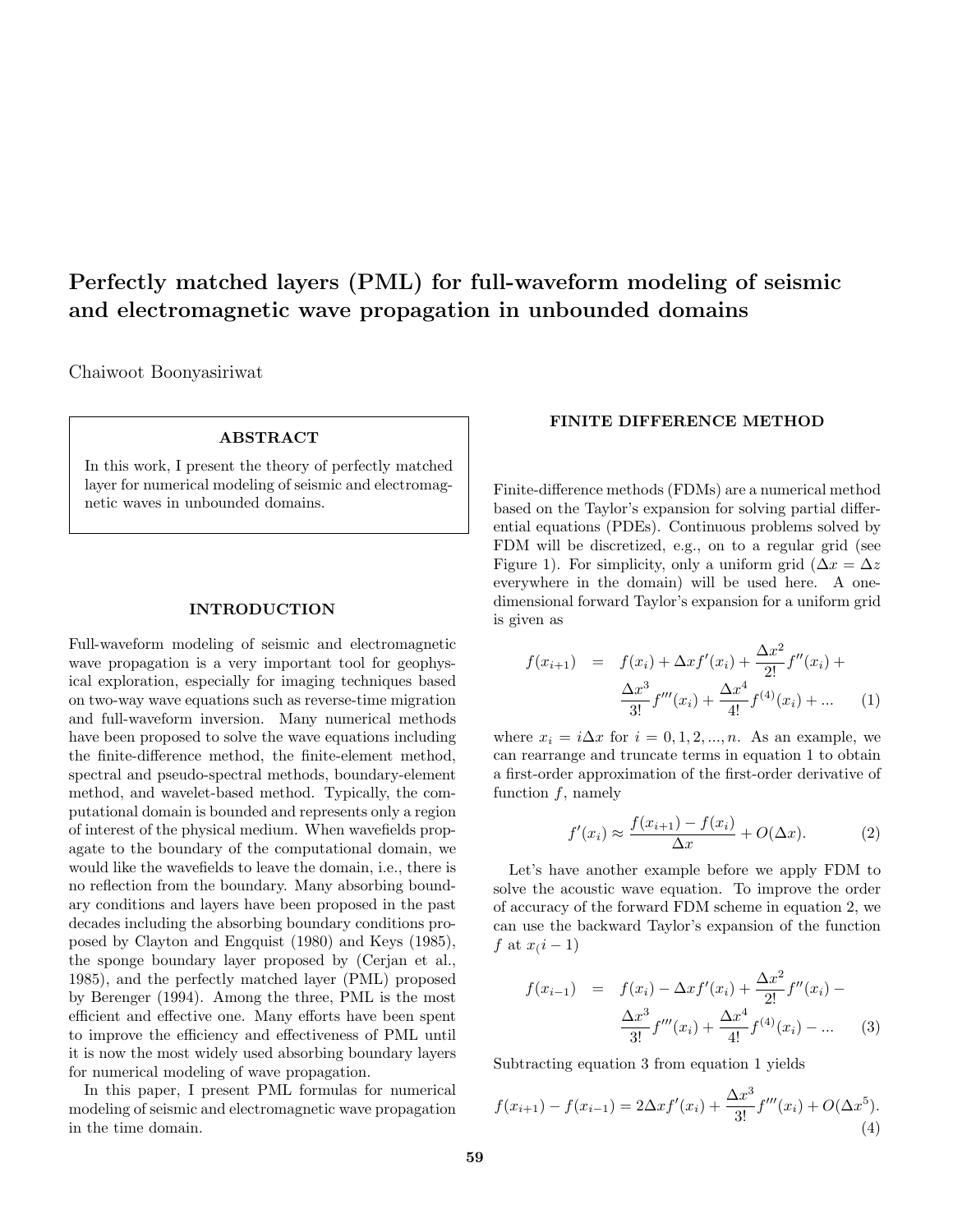#### 60 Boonyasiriwat

Rearranging equation 4 gives us

$$
f'(x_i) = \frac{f(x_{i+1}) - f(x_{i-1})}{2\Delta x} + O(\Delta x^2),\tag{5}
$$

which is a central FDM scheme with a second order of accuracy.

To demonstrate how FDM can be used to solve a PDE, let's solve the first-order coupled acoustic wave equations

$$
p_{,t}(\mathbf{r},t) = c^2(\mathbf{r})\rho(\mathbf{r})\nabla \cdot \mathbf{u},\tag{6}
$$

$$
u_{,t}(\mathbf{r},t) = \frac{1}{\rho(\mathbf{r})} \nabla p(\mathbf{r},t),\tag{7}
$$

where  $p$  is the pressure field,  $u$  is the particle velocity field, c is velocity,  $\kappa$  is bulk density, **r** is position vector, and t is time. A derivative of variable  $f$  with respect to variable x is denoted as  $f_{x}$ . This notation was used in equations 6 and 7, and will be used later on.

#### Staggered-Grid Finite-Difference Method

The standard FDM method for solving the first-order coupled acoustic wave equations is the staggered-grid FDM. More details on this method are described in Levander (1988) for an elastic case.

To solve the acoustic wave equations using FDM on the staggered grid, let's first rewrite equations 6 and 7 for two dimensions as

$$
p_{,t}(x,z,t) = c^2(x,z)\rho(x,z) \left( u_{,x}(x,z,t) + w_{,z}(x,z,t) \right),\tag{8}
$$

$$
u_{,t}(x,z,t) = \frac{1}{\rho(x,z)} p_{,x}(x,z,t),
$$
 (9)

$$
w_{,t}(x,z,t) = \frac{1}{\rho(x,z)} p_{,z}(x,z,t),
$$
\n(10)

where u and w is the x- and z-components of the particle velocity u. Then approximate the temporal and spatial derivatives in equations 8-10 using finite differences, i.e.,

$$
p_{,t}(x, z, t) = p_{,t}(x_i, z_j, t_k) \approx \frac{p_{ij}^{k+1/2} - p_{ij}^{k-1/2}}{2\frac{\Delta t}{2}} + O(\Delta t^2),\tag{11}
$$

$$
u_{,x}(x,z,t) = u_{,x}(x_i,z_j,t_k) \approx \frac{u_{i+1/2,j}^k - u_{i-1/2,j}^k}{2\frac{\Delta x}{2}} + O(\Delta x^2),\tag{12}
$$

where

$$
x = x_i = i\Delta x \quad for \quad i = 0, 1, 2, ..., n_x \quad (13)
$$

$$
z=z_j=j\Delta z \quad \, for \quad \, j=0,1,2,...,n_z \qquad (14)
$$

$$
t = t_k = k\Delta t \quad for \quad k = 0, 1, 2, ..., n_t \quad (15)
$$

$$
p_{ij}^{k+\frac{1}{2}} = p(x_i, z_j, t_k + \frac{\Delta t}{2}),
$$
\n(16)

$$
u_{i+\frac{1}{2},j}^{k} = u(x_i + \frac{\Delta x}{2}, z_j, t_k).
$$
 (17)

We will use a second-order FDM to approximate both

time and spatial derivatives. By replacing the derivatives in equations 8-10 with finite differences and rearranging the resulting difference equations we obtain

 $\alpha$ 

$$
p_{ij}^{k+\frac{1}{2}} = p_{ij}^{k-\frac{1}{2}} + \frac{c_{ij}^2 \rho_{ij} \Delta t}{\Delta x} \left( u_{i+\frac{1}{2},j}^k - u_{i-\frac{1}{2},j}^k + w_{i,j+\frac{1}{2}}^k - w_{i,j-\frac{1}{2}}^k \right),
$$
\n
$$
u_{i+\frac{1}{2},j}^{k+1} = u_{i+\frac{1}{2},j}^k + \frac{\Delta t}{\rho_{ij} \Delta x} \left( p_{i+1,j}^{k+\frac{1}{2}} + p_{ij}^{k+\frac{1}{2}} \right),
$$
\n(19)

$$
w_{i,j+\frac{1}{2}}^{k+1} = w_{i,j+\frac{1}{2}}^k + \frac{\Delta t}{\rho_{ij}\Delta x} \left( p_{i,j+1}^{k+\frac{1}{2}} + p_{ij}^{k+\frac{1}{2}} \right). \tag{20}
$$

Equations 18-20 represent an explicit staggered-grid FD scheme with second-order accuracy in space and time. In the class, we will derive a FD scheme with fourth-order accuracy in space.

#### PERFECTLY MATCHED LAYER

In many applications, we want to model wavefield propagation in a bounded domain. When the wavefield propagates to a boundary, there will be some reflection from the boundary. This boundary reflection is not desirable and we want to eliminate it from our numerical simulation. Absorbing boundary conditions (ABCs) are normally used for this purpose. There are various kinds of ABCs in the literature but one of the standard and most widely used ABCs is perfectly matched layer (PML) boundary conditions (Berenger, 1994).

Before we go into more details on PML, let's first introduce the simplest ABC which is based on a one-way propagation operator (Clayton and Engquist, 1980). Recalling the second-order acoustic wave equation in 1D, namely,

$$
\frac{1}{c^2}p_{,tt} - p_{,xx} = \left(\frac{1}{c^2}\frac{\partial^2}{\partial t^2} - \frac{\partial^2}{\partial x^2}\right)p = 0.
$$
 (21)

The two-way propagation operator in the parentheses can be decomposed into two one-way propagation operators, and equation 21 becomes

$$
\left(\frac{1}{c}\frac{\partial}{\partial t} - \frac{\partial}{\partial x}\right)\left(\frac{1}{c}\frac{\partial}{\partial t} + \frac{\partial}{\partial x}\right)p = 0.
$$
 (22)

Either of the one-way propagation operators in equations 22 can be used as an absorbing boundary condition at the boundary of the computation domain to reduce boundary reflections by approximating the derivatives by finite differences. The main drawback of this ABC is that it perfectly absorbs only normal-incident wavefields. So obliqueincident wavefields will still produce spurious reflections from the boundary. Nonetheless, this one-way-propagator ABC works nicely in 1D case since the wavefields always propagate perpendicular to the boundary.

Boundary reflections can be significantly reduced by using PML. The key idea of PML is to turn propagating waves into decaying waves in the region of PML. To demonstrate this idea, let's assume a 1D homogeneous medium so the wavefield can be represented by a plane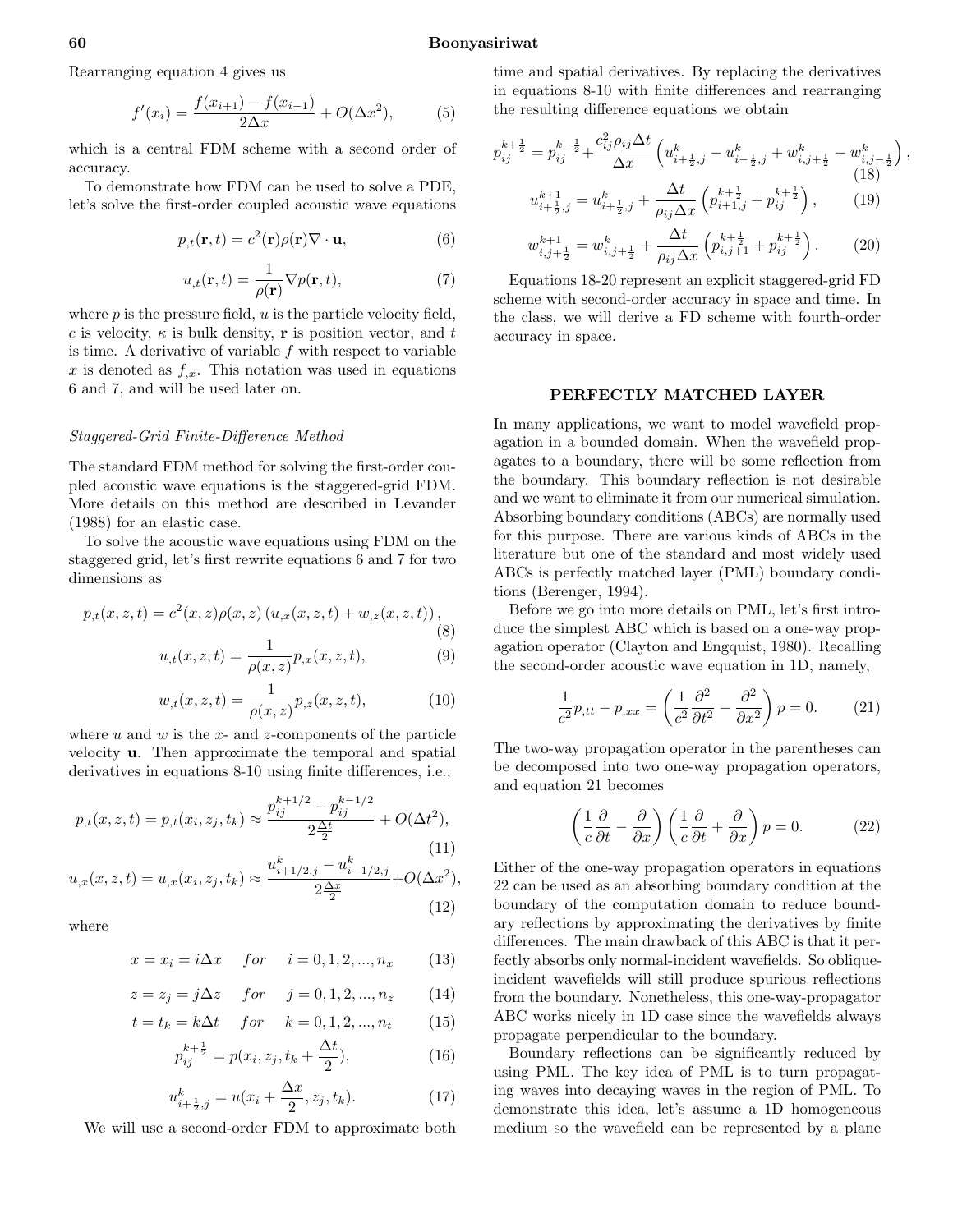wave

$$
p(x,t) = e^{i(kx - \omega t)}.
$$
\n(23)

Since the wavefield is an analytic function, we can use analytic continuation by replacing the real coordinate x with a complex coordinate (Johnson, 2010)

$$
\tilde{x} = x + \frac{i\sigma(x)}{\omega},\tag{24}
$$

where  $\sigma(x)$  vanishes when  $x < 0$ . Substituting equation 24 into equation 23 and rearranging yields

$$
p(x,t) = e^{i(kx - \omega t)}e^{-k\sigma/\omega}
$$
\n(25)

which shows that the wavefield is exponentially decaying wherever  $\sigma(x)$  is nonzero.

To make use of the complex coordinate, we just simply replace a spatial derivative operator with a modified form

$$
\frac{\partial}{\partial x} \to \frac{\partial}{\partial \tilde{x}} = \frac{1}{1 + \frac{i\sigma}{\omega}} \frac{\partial}{\partial x} = \frac{-i\omega}{\sigma - i\omega} \frac{\partial}{\partial x}.
$$
 (26)

Let's apply PML to 1D first-order wave equations

$$
p_{,t}(x,t) = c^2(x)\rho(x)u_{,x}(x,t),
$$
\n(27)

$$
u_{,t}(x,t) = \frac{1}{\rho(x)} p_{,x}(x,t).
$$
 (28)

Applying Fourier transform in time to equations 27 and 28 yields

$$
-i\omega \tilde{p}(x,\omega) = c^2(x)\rho(x)\frac{\partial u(x,\omega)}{\partial x},\qquad(29)
$$

$$
-i\omega \tilde{u}(x,\omega) = \frac{1}{\rho(x)} \frac{\partial \tilde{p}(x,\omega)}{\partial x},\tag{30}
$$

where  $\tilde{p}$  and  $\tilde{u}$  are the Fourier transforms in time of p and u. The regular coordinate x in equations 26 and 27 is then replaced by the complex coordinate in equation 24, and we obtain

$$
-i\omega \tilde{p} = c^2 \rho \frac{\partial \tilde{u}}{\partial \tilde{x}},\qquad(31)
$$

$$
-i\omega \tilde{u} = -\frac{1}{\rho} \frac{\partial \tilde{p}}{\partial \tilde{x}}.
$$
 (32)

Using equation 26, equations 28 and 29 become

$$
-i\omega \tilde{p} = c^2 \rho \left(\frac{1}{1 + \frac{i\sigma}{\omega}}\right) \frac{\partial \tilde{u}}{\partial x},\tag{33}
$$

$$
-i\omega \tilde{u} = \frac{1}{\rho} \left( \frac{1}{1 + \frac{i\sigma}{\omega}} \right) \frac{\partial \tilde{p}}{\partial x}.
$$
 (34)

Rearranging equations 31 and 32, we obtain

$$
-i\omega \tilde{p} + \sigma \tilde{p} = c^2 \rho \frac{\partial \tilde{u}}{\partial x},\tag{35}
$$

$$
-i\omega \tilde{u} + \sigma \tilde{u} = -\frac{1}{\rho} \frac{\partial \tilde{p}}{\partial x}.
$$
 (36)

Taking the inverse Fourier transforms to equations 33 and

34 yields the PML formulation of the first-order wave equations ∂p ∂u

$$
\frac{\partial p}{\partial t} + \sigma p = c^2 \rho \frac{\partial u}{\partial x},\tag{37}
$$

$$
\frac{\partial u}{\partial t} + \sigma u = \frac{1}{\rho} \frac{\partial p}{\partial x},\tag{38}
$$

Using the steps above, we can derive PML formulations in other cases as shown in Appendix A.

## SUMMARY

Formulations of the perfectly matched layers for numerical modeling of seismic and electromagnetic wave propagation have been presented.

#### ACKNOWLEDGMENTS

I am grateful for the support from PTTEP.

#### REFERENCES

- Berenger, J., 1994, A perfectly matched layer for the absorption of electromagnetic waves: Journal of Computational Physics, 114, 185–200.
- Cerjan, C., D. Kosloff, R. Kosloff, and M. Reshef, 1985, A nonreflecting boundary condition for discrete acoustic and elastic wave equations: Geophysics, 50, 705–708.
- Clayton, R. W. and B. Engquist, 1980, Absorbing boundary condition for wave-equation migration: Geophysics, 45, 895–904.
- Johnson, S. G., 2010, Notes on perfectly matched layers. Online MIT Course Notes.
- Keys, R. G., 1985, Absorbing boundary conditions for acoustic media: Geophysics, 50, 892–902.

#### APPENDIX A: PML FORMULATIONS

## PML Formulations for Second-Order Wave Equations

#### 1D Case

The governing equation for the 1D case is given by

$$
p_{,tt} - c^2 p_{,xx} = 0.
$$
 (39)

Applying temporal Fourier transform to equation 39 yields

$$
-\omega^2 \tilde{p} - c^2 \tilde{p} = 0,\t\t(40)
$$

where  $\tilde{p}$  is the pressure field in the frequency domain. Applying the PML transformation 26 to equation 40 yields

$$
-\omega^2 \tilde{p} - c^2 \left[ \frac{-i\omega}{\sigma - i\omega} \frac{\partial}{\partial x} \left( \frac{-i\omega}{\sigma - i\omega} \frac{\partial \tilde{p}}{\partial x} \right) \right] = 0, \quad (41)
$$

$$
\tilde{p} - c^2 \left[ \frac{1}{\sigma - i\omega} \frac{\partial}{\partial x} \left( \frac{1}{\sigma - i\omega} \frac{\partial \tilde{p}}{\partial x} \right) \right] = 0. \quad (42)
$$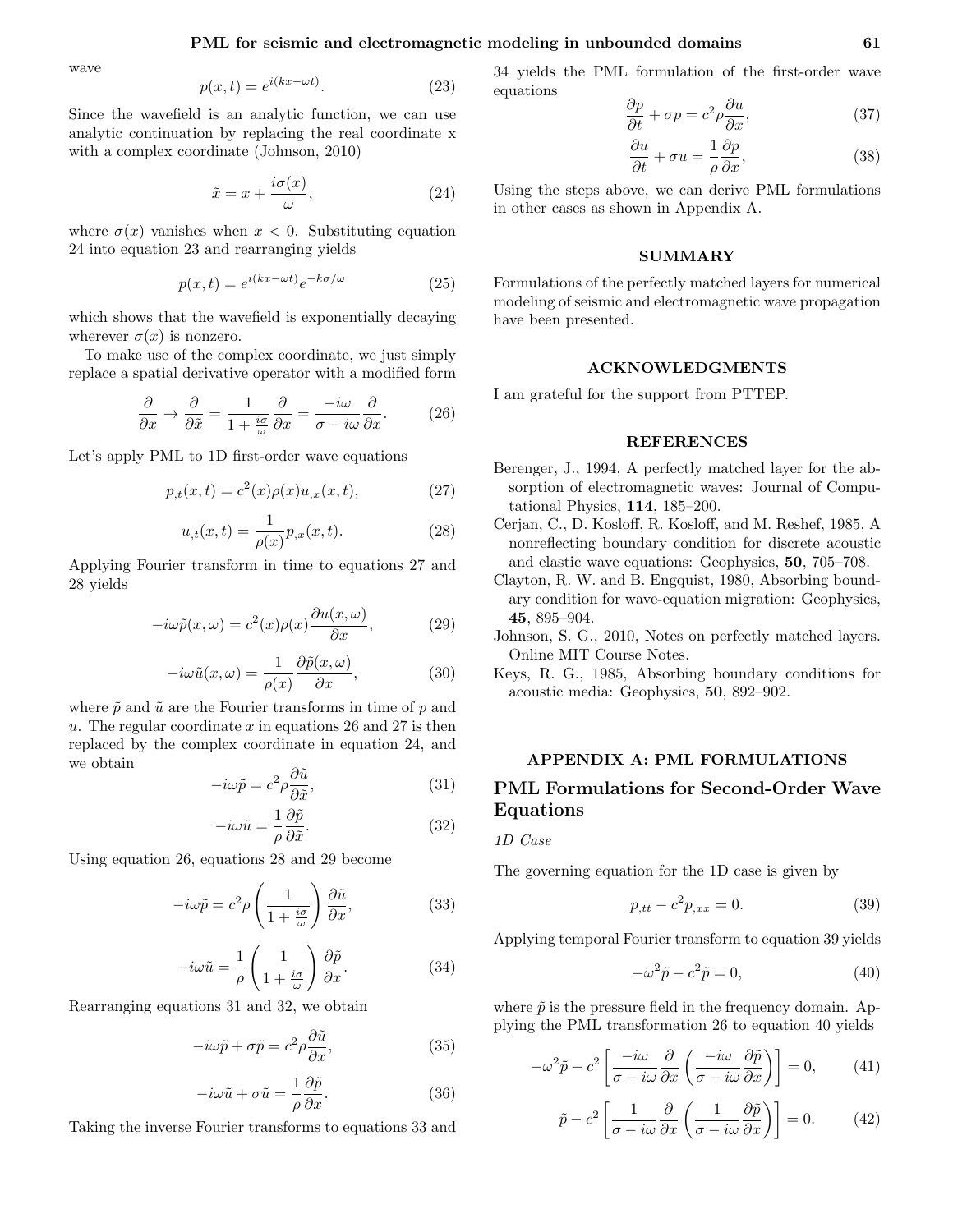Let

$$
\psi = \frac{1}{\sigma - i\omega} \frac{\partial \tilde{p}}{\partial x}.
$$
\n(43)

Then equation 42 becomes

$$
\tilde{p} - \frac{c^2}{\sigma - i\omega} \frac{\partial \tilde{\psi}}{\partial x} = 0,\tag{44}
$$

$$
(\sigma - i\omega)\tilde{p} - c^2 \frac{\partial \tilde{\psi}}{\partial x} = 0.
$$
 (45)

Taking inverse temporal Fourier transform to equations 43 and 45 yields

$$
\frac{\partial p}{\partial t} + \sigma p - c^2 \frac{\partial \psi}{\partial x} = 0 \tag{46}
$$

and  $\partial \psi$ 

$$
\frac{\partial \psi}{\partial t} + \sigma \psi - \frac{\partial p}{\partial x} = 0, \tag{47}
$$

which are the PML formulations for the first-order coupled wave equation; the auxiliary field  $\psi$  has the physical meaning of the particle velocity u.

To obtain the second-order PML formulation, differentiate equation 46 with respect to time and use equation 47:

$$
(p_{,tt} - c^2 p_{,xx}) + (\sigma p_{,t} - c^2 (\sigma \psi)_{,x}) = 0, \qquad (48)
$$

$$
\psi_{,t} + \sigma \psi - p_{,x} = 0. \tag{49}
$$

Comparing the first- and second-order PML formulations, it is obvious that the first-order formulation is simpler and thus easier to implement. The staggered-grid finitedifference method is required to implement both formulations. Nonetheless, for the 1D case the absorbing boundary condition of Clayton and Engquist is the method of choice since it can perfectly absorp normally incident wavefield.

#### 2D Case

The governing equation for the 2D case is given by

$$
p_{,tt} - c^2(p_{,xx} + p_{,zz}) = 0.
$$
 (50)

Applying temporal Fourier transform to equation 50 yields

$$
-\omega^2 \tilde{p} - c^2 (\tilde{p}_{,xx} + \tilde{p}_{,zz}) = 0.
$$
 (51)

Applying the PML transformation 26 to equation 51 yields

$$
-\omega^2 \tilde{p} - c^2 \left[ \frac{-i\omega}{\sigma_x - i\omega} \frac{\partial}{\partial x} \left( \frac{-i\omega}{\sigma_x - i\omega} \frac{\partial \tilde{p}}{\partial x} \right) + \frac{-i\omega}{\sigma_z - i\omega} \frac{\partial}{\partial z} \left( \frac{-i\omega}{\sigma_z - i\omega} \frac{\partial \tilde{p}}{\partial z} \right) \right] = 0, \quad (52)
$$

$$
\tilde{p} - c^2 \left[ \frac{1}{\sigma_x - i\omega} \frac{\partial}{\partial x} \left( \frac{1}{\sigma_x - i\omega} \frac{\partial \tilde{p}}{\partial x} \right) + \frac{1}{\sigma_z - i\omega} \frac{\partial}{\partial z} \left( \frac{1}{\sigma_z - i\omega} \frac{\partial \tilde{p}}{\partial z} \right) \right] = 0, \quad (53)
$$

Let

$$
\tilde{\psi}_x = \frac{1}{\sigma_x - i\omega} \frac{\partial \tilde{p}}{\partial x},\tag{54}
$$

and

$$
\tilde{\psi}_z = \frac{1}{\sigma_z - i\omega} \frac{\partial \tilde{p}}{\partial z}.
$$
\n(55)

Using equations 54 and 55, equation 53 becomes

$$
\tilde{p} - c^2 \left( \frac{1}{\sigma_x - i\omega} \frac{\partial \tilde{\psi}_x}{\partial x} + \frac{1}{\sigma_z - i\omega} \frac{\partial \tilde{\psi}_z}{\partial z} \right) = 0, \quad (56)
$$

$$
(\sigma_x - i\omega)(\sigma_z - i\omega)\tilde{p} - c^2 \left[ (\sigma_z - i\omega)\frac{\partial \tilde{\psi}_x}{\partial x} + (\sigma_x - i\omega)\frac{\partial \tilde{\psi}_z}{\partial z} \right] = 0, \tag{57}
$$

Multiplying equation 57 by  $1/(-i\omega)$  yields

$$
\left[(-i\omega) + (\sigma_x + \sigma_z) + \frac{\sigma_x \sigma_z}{-i\omega}\right]\tilde{p}
$$

$$
-c^2 \left[\left(\frac{\sigma_z}{-i\omega} + 1\right) \frac{\partial \tilde{\psi}_x}{\partial x} + \left(\frac{\sigma_x}{-i\omega} + 1\right) \frac{\partial \tilde{\psi}_z}{\partial z}\right] = 0. \quad (58)
$$

Let

$$
\tilde{\phi} = \frac{\tilde{p}}{-i\omega},\tag{59}
$$

$$
\tilde{\phi}_x = \frac{\tilde{\psi}_x}{-i\omega},\tag{60}
$$

and

$$
\tilde{\phi}_z = \frac{\tilde{\psi}_z}{-i\omega}.\tag{61}
$$

Using equations 59-61, equation 58 becomes

$$
-i\omega \tilde{p} + (\sigma_x + \sigma_z)\tilde{p} + \sigma_x \sigma_z \tilde{\phi}
$$

$$
-c^2 \left(\sigma_z \frac{\partial \tilde{\phi}_x}{\partial x} + \frac{\partial \tilde{\phi}_x}{\partial x} + \sigma_x \frac{\partial \tilde{\phi}_z}{\partial z} + \frac{\partial \tilde{\phi}_z}{\partial z}\right) = 0.
$$
 (62)

Taking inverse temporal Fourier transform to equation 62 yields

$$
\frac{\partial p}{\partial t} + (\sigma_x + \sigma_z)p + \sigma_x \sigma_z \phi
$$

$$
-c^2 \left(\sigma_z \frac{\partial \phi_x}{\partial x} + \frac{\partial \psi_x}{\partial x} + \sigma_x \frac{\partial \phi_z}{\partial z} + \frac{\partial \psi_z}{\partial z}\right) = 0. \tag{63}
$$

To obtain the second-order PML formulation, differentiate equation 63 with respect to time:

$$
\frac{\partial^2 p}{\partial t^2} + (\sigma_x + \sigma_z) \frac{\partial p}{\partial t} + \sigma_x \sigma_z \frac{\partial \phi}{\partial t}
$$

$$
-c^2 \left(\sigma_z \frac{\partial^2 \phi_x}{\partial x \partial t} + \frac{\partial^2 \psi_x}{\partial x \partial t} + \sigma_x \frac{\partial^2 \phi_z}{\partial z \partial t} + \frac{\partial^2 \psi_z}{\partial z \partial t}\right) = 0. \quad (64)
$$

Taking inverse temporal Fourier transform to equations 54-55 and 59-61 we obtain

$$
\phi_t = p,\tag{65}
$$

$$
\phi_{x,t} = \psi_x,\tag{66}
$$